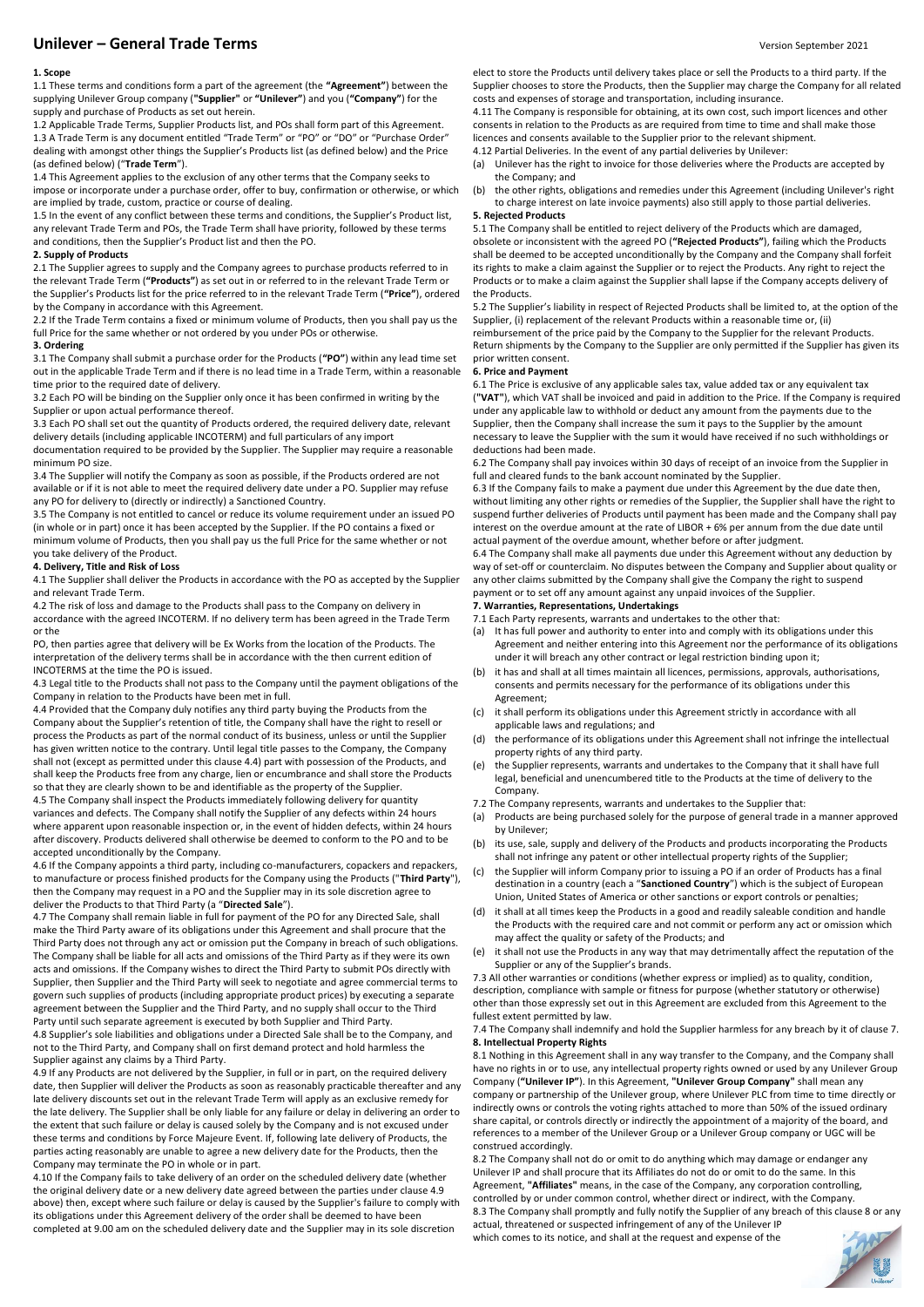Supplier do all such things as may be reasonably required to assist the Supplier in taking or resisting any proceedings in relation to any such infringement or claim.

8.4 Company shall not sell, offer for sale, handle, manufacture, produce and/or distribute, directly or indirectly, export or import goods that infringe the intellectual property rights of Unilever, counterfeits or fakes or look-alike Products or other products which bear any mark or design which is similar or confusingly similar with the Unilever products. Company shall notify Unilever forthwith if it becomes aware of the existence, location, import, export, manufacture or distribution of goods that infringe the intellectual property rights of Unilever, counterfeits or fakes or look-alike Products.

8.5 The Company shall not:

- (a) use any of the Unilever IP in any way, which might prejudice their distinctiveness or validity or the goodwill of any UGC or cause confusion or deception;
- (b) use any of the Unilever IP or marks confusingly similar thereto in connection with any products other than the Products, and shall not refer to the Unilever IP or an UGC in any way in its literature or any labels without the Supplier's prior written consent; or

(c) manufacture, produce, pack or sell during the term of this Agreement and after products similar to the Products or which are likely to cause confusion or deception.

# **9. Confidentiality**

9.1 The Supplier may disclose or make available to the Company confidential information in any form relating to its business or that of any Unilever Group Company, including information about or relating to products, specifications, business ideas, innovations processes, strategies and marketing, or the terms or conditions of or the fact that it has entered into this Agreement (the **"Confidential Information"**). The Company undertakes to keep all Confidential Information strictly confidential, not to use any Confidential Information for any purpose other than the exercise of its rights or obligations under this Agreement, and not to disclose any Confidential Information to any person other than to those of its directors, officers, employees and advisors (**"Representatives"**) as is necessary for the exercise of its rights and obligations under this Agreement. The Company shall require its Representatives to comply with its obligations under this clause 9 and shall be liable for its Representatives' compliance with this clause 9. The obligations in this clause 9 shall not apply to Confidential Information which is in or comes into the public domain through no fault of the Receiving Party, is in or comes into the possession of the Receiving Party without breach of this Agreement, or the Receiving Party is required to disclose it by law or any competent regulatory authority.

9.2 All Confidential Information shall be returned to the Supplier or destroyed at the Supplier's request. The obligations of confidentiality set out in this clause 9 shall endure for five (5) years following disclosure under this clause 9, notwithstanding any termination of this Agreement. **9A. Data Protection and Privacy**

9A.1 The definitions below will have the following meaning:

- (a) "**Controller**", "**Personal Data Breach**" "**Data Subject**", "**Personal Data**" "**Processing**" (including the derivatives "**Processed**" and "**Process**") and "**Processor**", have the meanings given in the GDPR or, where relevant, the meaning of the essentially equivalent terms in other applicable Data Protection Laws;
- (b) "**Data Protection Laws**" means any applicable law relating to the Processing, privacy, and use of Personal Data including: (i) European Parliament Regulation (EU) 2016/679 (the "**GDPR**"); (ii) any corresponding national laws or regulations; (iii) the California Consumer Privacy Act, Cal. Civ. Code §§ 1798.100 et seq (the "**CCPA**"); and (iv) corresponding guidance, codes or certification mechanisms of the relevant regulatory authority regarding such laws;
- (c) "**UPD**" means Unilever Personal Data provided or made available to the Company by (or collected or created for) Unilever Controller or a Buyer in connection with this Agreement;
- (d) "**Unilever Controller**" mean Unilever or the relevant UGC that is the Controller of the relevant Personal Data for the particular Processing.

9A.2 Records pertaining to the performance of this Agreement and any application of this Agreement's provisions (including records to demonstrate its compliance with this clause 9A) may be audited at least annually, or on an ad hoc basis in the event of a breach, by Unilever Controller. The audit may cover all information, documentation and records related to the subject matter of this Agreement.

9A.3 The Company shall reliably back up all data provided, used or generated in connection with this Agreement (with respect to electronic data, in encrypted form of no less than 256 (Two Fifty Six) bit key strength) and shall otherwise establish and maintain adequate organizational and technical safeguards against the unauthorised destruction, theft, use, disclosure or loss of such data in the possession or control of the Company

# 9A.4 Reference to laws includes subordinate legislation and means that law as amended or reenacted from time to time.

9A.5 For the purchase of Products, Company is a Processor acting only on Unilever Controller's documented instructions. The context for and purposes of Processing UPD is Unilever's supply and Company's purchase of Products under this Agreement. It will include all Processing activities required to perform the purchase of Products, will relate to various categories of Personal Data (which may include personal and contact details, employment information, marketing information, financial or payment details) and will affect Data Subjects (which may include Unilever Controller employees and staff, customer and clients), as more particularly recorded by the Parties. No special categories of Personal Data will be Processed without Unilever Controller's prior written approval. UPD shall be Processed for the Agreement duration and following termination or expiry as required to comply with the deletion/return obligations below.

#### 9A.6 The Parties may, individually as separate Controllers, need to Process Personal Data of each other's representatives. The Company may also Process UPD for the purposes of the purchase of Products as a separate Controller in some respects, as agreed in writing by the Parties. 9A.7 Company will only Process UPD in accordance with this Agreement as necessary for the purchase of Products from the Unilever Controller.

9A.8 The Company shall: (i) comply with and Process all UPD in accordance with applicable Data Protection Laws; (ii) co-operate and assist Unilever Controller with any data protection impact assessments and consultations with (or notifications to) or responding to questions from or investigations by regulators or supervisory authorities; and (iii) promptly inform Unilever Controller if any of its instructions infringe Data Protection Laws.

9A.9 Where the CCPA applies, the Parties acknowledge and agree that:

- (a) The Company shall act as a "Service Provider," as such term is defined in the CCPA, and shall collect, access, maintain, use, process and transfer UPD solely for the purpose of performing the Company's obligations under this Agreement for or on behalf of Unilever Controller and for no commercial purpose other than the performance of such obligations.
- (b) The Company shall not sell, disclose, release, transfer, make available or otherwise

communicate any UPD to any third party without the prior written consent of Unilever Controller, other than disclosures (i) to a sub-contractor for a business purpose pursuant to a written agreement to protect UPD in the same manner as provided herein, (ii) to a third party as necessary to comply with applicable laws, or (iii) as otherwise permitted by the CCPA.

9A.10 The Company shall ensure that its personnel are subject to an appropriate contractual or statutory duty of confidentiality in relation to the UPD.

9A.11 The Company personnel shall cease Processing UPD when it is no longer necessary to do so for the purchase of Products or earlier within 15 (Fifteen) business days of Unilever Controller's instruction to do so unless it is subject to a legal obligation to retain the UPD. At Unilever Controller's option, the Company shall securely delete or return that data and shall certify to Unilever Controller in writing that it (including its group companies) and each subcontractor has done so.

9A.12 The Company receives any complaints, claims or requests in relation to Processing of UPD (particularly those relating to the exercise of Data Subject rights), it shall, without undue delay, forward such to Unilever Controller and cooperate and assist Unilever Controller with responding to such as directed by Unilever Controller.

9A.13 The Company warrants it has implemented and shall maintain appropriate technical and organisational measures to protect UPD against a Personal Data Breach, which shall at all times satisfy, at a minimum, the standards required by Data Protection Laws.

9A.14 If the Company becomes aware of any Personal Data Breach, it shall without undue delay (and in any event within 24 (Twenty Four) hours) notify Unilever Controller, investigate the Personal Data Breach, remediate/mitigate any damage and prevent re-occurrence (providing Unilever Controller with detailed related information throughout), and cooperate in informing the relevant supervisory authorities or affected Data Subjects.

9A.15 The Company may appoint sub-processors or allow its group companies to Process UPD. The Company shall notify Unilever Controller before the appointment of a new or replacement sub-processor and shall provide Unilever Controller with a reasonable period of time to object to the appointment or replacement of any such sub-processor. The Company shall use its reasonable endeavours to respond to any objection raised by Unilever Controller including, if Unilever Controller's objection cannot be adequately addressed, the appointment of an alternative sub-processor.

9A.16 The Company shall ensure subcontractors are contractually bound to the same obligations as contained in this Agreement and shall remain fully liable to Unilever Controller for a subcontractor's performance, as well as for any of its acts or omissions relating to its Processing of Personal Data.

9A.17 The Company (or any subcontractor) shall only transfer UPD from the UK/EEA to a country outside the EEA or an international organisation where such transfer has been approved in writing by Unilever Controller, is subject to appropriate safeguards, and otherwise complies with Data Protection Laws.

# **10. Force Majeure**

10.1 If a Force Majeure Event affects a Party, then that Party will not be liable for any noncompliance with this Agreement if and to the extent that it is directly caused by the Force Majeure Event. Such relief from liability is conditional on the affected Party providing prompt notice of commencement of the Force Majeure Event to the other Party, indicating the root cause and expected duration of the impact thereof. Updates as to impact and root cause shall be provided as reasonably requested by the other Party. For the purposes of this clause a **"Force Majeure Event"** means riot, war, rebellion, fire, flood, explosion, epidemic, act of God, terrorism, accidental or malicious damage (but excluding any change of law or prohibition, restriction or act of governmental authorities) or any other events similarly beyond the control of the parties hereto which prevents the affected Party from performing one or more obligations under this Agreement.

10.2 Following a Force Majeure Event impacting on the Supplier, the Supplier shall use all reasonable efforts to investigate and eliminate the cause of such inability to perform and shall perform to the fullest extent it is able under the circumstances of the Force Majeure Event. If Supplier has the ability to make partial deliveries of products to any customers, then it shall act in good faith and supply to the Company a fair and reasonable allocation of available supply of Products, to make Products prior to the Force Majeure Event, as decided upon by the Supplier. Supplier shall do so in accordance with the other terms and conditions of this Agreement not impacted on by the Force Majeure Event.

10.3 Following a Force Majeure Event impacting the Supplier and preventing supply of Products, Company shall be entitled to contract with and receive services and products from other sources. Company shall nevertheless make payment for deliveries of Products that the Supplier is able to make. The parties shall discuss in good faith and agree, such agreement not to be unreasonably withheld or delayed, refunds of any pre-payments, and postponement of fixed purchase commitments and take or pay obligations, on an equitable basis, allocable to the performance suspended by the Supplier during the continuation of the impact of the Force Majeure Event.

# **11. Limitation of liability**

11.1 The Supplier's total liability in contract, tort (including negligence), misrepresentation or otherwise under or in relation to this Agreement shall be limited in the aggregate for each PO to an amount equal to the Price payable by Company for the Products under the applicable PO. 11.2 The Supplier shall not be liable to the Company for any indirect, special, indirect or consequential loss, economic loss, increased cost of working or damage resulting from late delivery or wasted expenditure, liability for loss or damage of any nature whatsoever suffered by third parties including any loss of use, loss of production, loss from business interruption, loss of actual or anticipated profit, interest, revenue, anticipated savings or business or damage to goodwill, even if the Supplier is advised in advance of the possibility of any such losses or damages.

11.3 Nothing in this Agreement shall exclude, restrict or limit the Supplier's liability for: death or personal injury caused by its fraud, or losses or damages following breach by the Supplier that cannot under the governing law be excluded.

11.4 The Company accepts that the limitations and exclusions set out in this Agreement are reasonable having regard to all the circumstances.

## **12. Product Recall**

12.1 If there is a recall of any of the Products, the Company shall provide reasonable assistance to the Supplier in developing a recall strategy and shall work with the Supplier and any applicable governmental agency, entity or authority (a "**Governmental Body**") in monitoring the recall operation and in preparing such reports as may be required.

12.2 The Company shall not voluntarily initiate any recall of Products that have been supplied to the Company without the prior written consent of the Supplier.